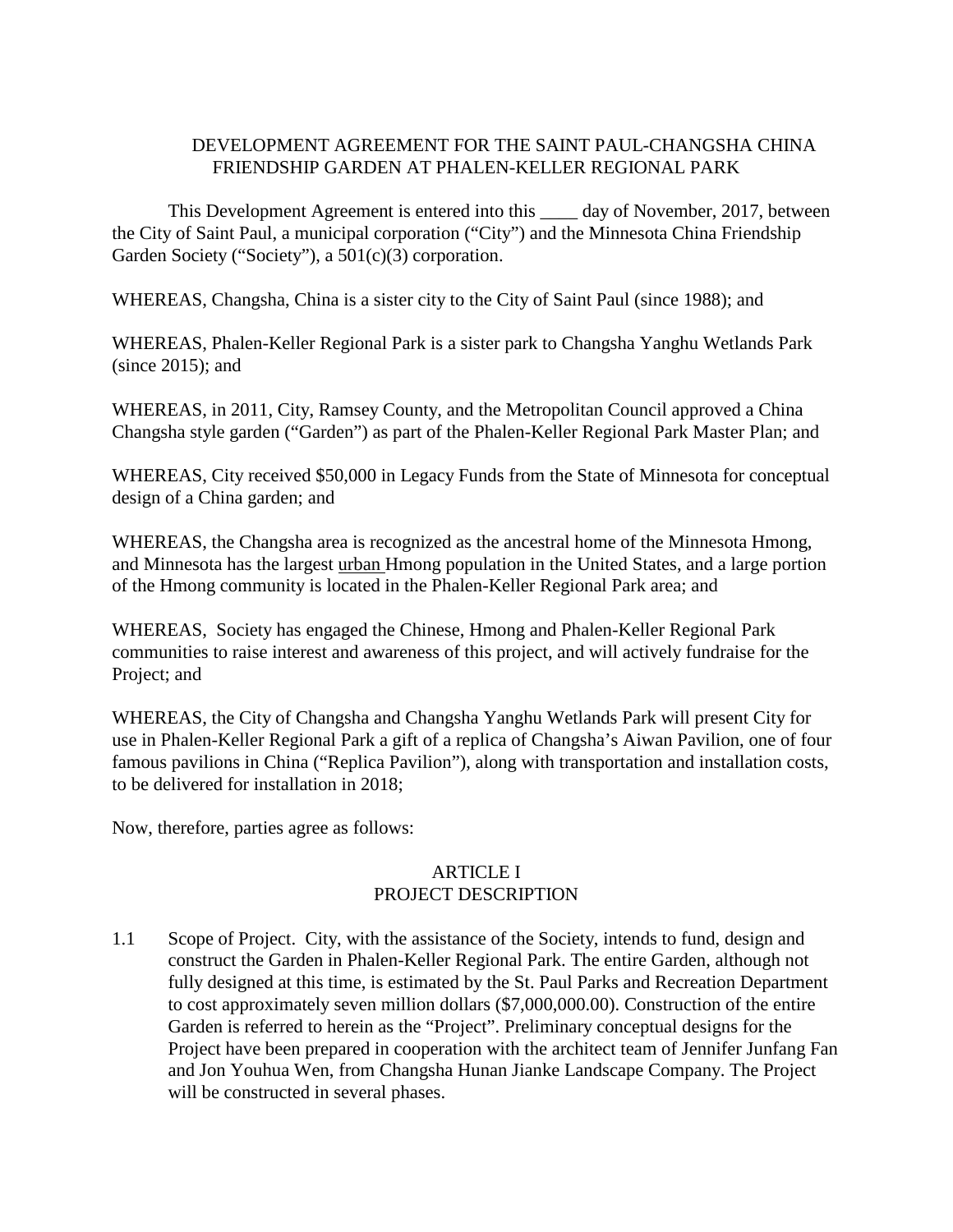- 1.2 Name of Garden. Garden shall be formally identified and known as Saint Paul-Changsha China Friendship Garden and a 3-character Chinese name to be identified in the future by Society.
- 1.3 Design Features of Project. The Project will include the Replica Pavilion, a Hmong Cultural Plaza, a lakeside pavilion (with enclosed classroom, restroom, covered walkway leading to a second, small open-air pavilion, and moon gate plaza), a Hmong Embroidery Wall, an entrance arch, an arched bridge, a donor wall, a stone garden, and a site for a future cultural gift from the Changsha Hmong. The main pavilion will be a replica of the famous Aiwan Pavilion in Changsha. A stone garden will lead from this pavilion to the water channel and use local stone. Chinese and Hmong cultural symbols and historical information will be included to enhance the educational opportunities of this China Garden.
- 1.4 Phase 1. Phase 1 will include (a) the installation of the Replica Pavilion, (b) the construction of the Hmong embroidery wall, surrounding pathways and landscaping, the West entrance arch, and the East entrance donor wall, and (c) the designation of a site for a future cultural gift from the Changsha Hmong.

## ARTICLE II

#### PHASE 1 TIMELINES

- 2.1 This Agreement shall become effective upon execution and shall continue in force until completion of Phase 1, unless earlier terminated in accordance with Article VI.
- 2.2 Parties have agreed that the Replica Pavilion, Hmong embroidery wall, surrounding pathways and landscaping, and the site designation for the cultural gift will be the first elements installed and will be completed as a stand-alone park feature. The estimated cost of \$300,000.00 will be raised primarily through fund-raising done by Society.
- 2.3 City will provide a detailed project budget breakdown in a timely manner so Society has sufficient time to secure monetary and in-kind donations of labor and materials. Construction will begin once the requisite Phase 1 donations are secured. It is the intent of the parties to begin and complete installation of the replica pavilion and the Hmong Embroidery Wall in 2018.
- 2.4 The installation of the entrance arch, donor wall and future cultural gift will each separately proceed upon availability of funds. It is the intent of the Society to raise sufficient funds for the installation of the entrance arch and donor wall in 2018."
- 2.5 The Hmong Cultural Plaza will be designed after preliminary research and input from the Hmong CP Advisory Group and feedback and collaboration with the Changsha landscape architect.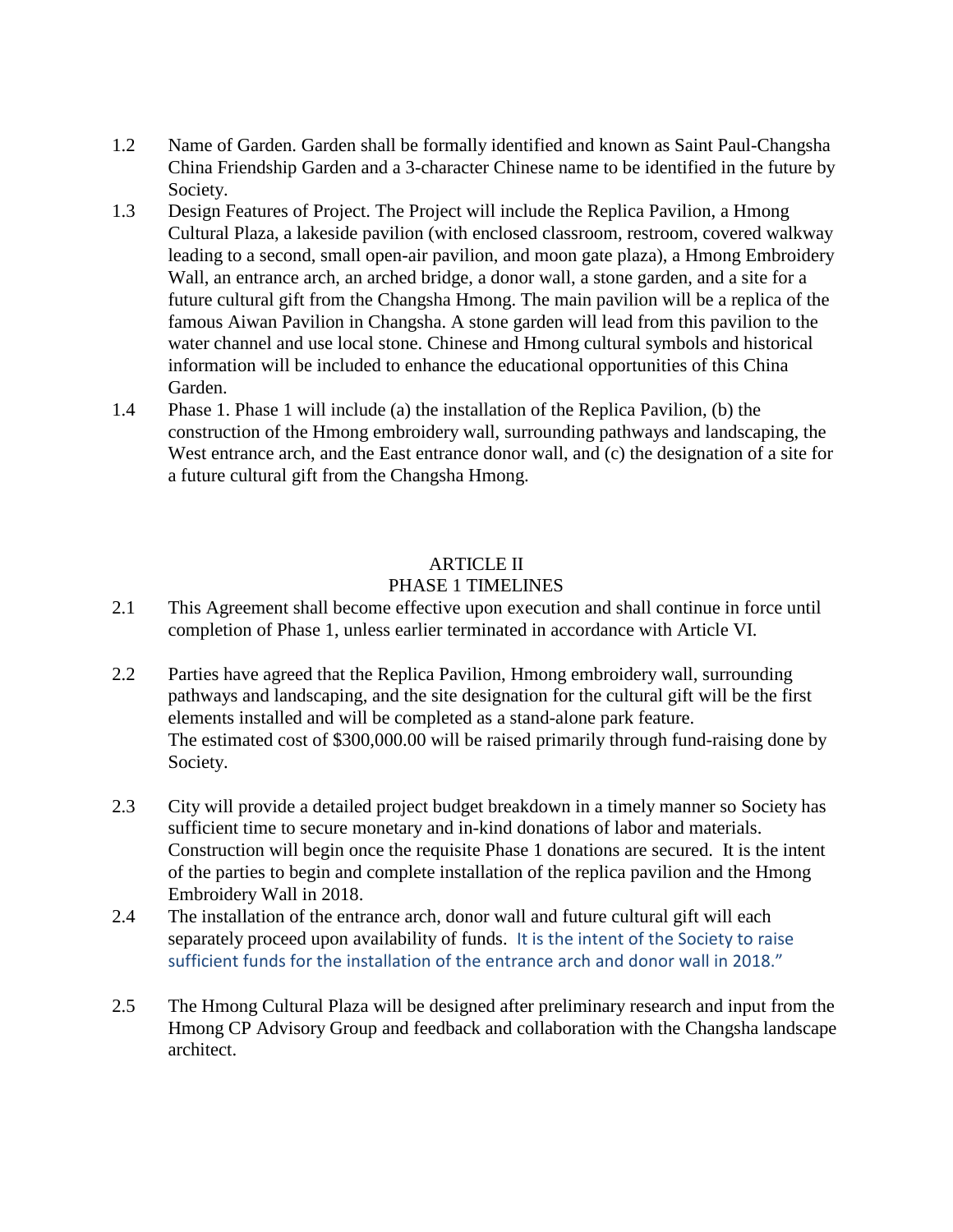# ARTICLE III PHASE 1 FUNDING

- 3.1 Society understands that construction and operations funding have not been secured and agrees to cooperate with the City in advocating for future budget appropriations from the State of Minnesota.
- 3.2 The City's pre-construction expenses, including design and soft costs, could be initiated prior to securing the entire budget, if those funds are secured and appropriated.
- 3.3 Society may secure in-kind donations of equipment, labor, and materials for the Project (e.g., rocks, plants, cement, stone, cranes, etc.), subject to the requirements for compliance with all City procurement requirements.

# **ARTICLE IV**

# CITY RESPONSIBILITIES

- 4.1 City will be responsible for design, operation, and maintenance of the Project.
- 4.2 City will consult with the Changsha landscape architects and Society to ensure the design, lay-out, details and construction reflect a Changsha style Chinese garden, and may enter into a design services agreement with the Changsha Landscape Architect.
- 4.3 City will consult with Society in advance about decisions as to what can be built with available funds, expenditure of the funds, and decisions regarding the design and construction of the Project. City retains the final authority to make decisions after consultation on any matter regarding maintenance, durability, and accessibility.
- 4.4 City agrees that a Society representative will be included in the selection process for all professional services consultants selected through an RFP process and will have input into bid specifications as appropriate. City agrees that the Society may appoint (at its own expense) Representative(s) to attend meetings coordinated by City, including field meetings and close out project reviews.
- 4.5 City will continue to own the property in Phalen-Keller Regional Park and all future improvements to the property. Nothing in this Agreement binds the City to any specific course of action in the event of damage or vandalism to the Project improvements. In the event of damage or vandalism, the City agrees to use any resulting insurance proceeds towards the restoration or reconstruction of the Project Improvements.

# ARTICLE V

# SOCIETY RESPONSIBILITIES

- 5.1 Society will lead communication with Changsha, China, and the representatives of Yanghu Wetlands Park.
- 5.2 Society will be responsible for obtaining a reciprocal gift to be donated to Yanghu Wetlands Park in return for the donation to the Project of the replica of Changsha's Aiwan Pavilion. Parties have agreed that the reciprocal gift will be a set of five full-size Peanuts characters statues.
- 5.3 In recognition of the fundraising role of the Society, City agrees that Society will be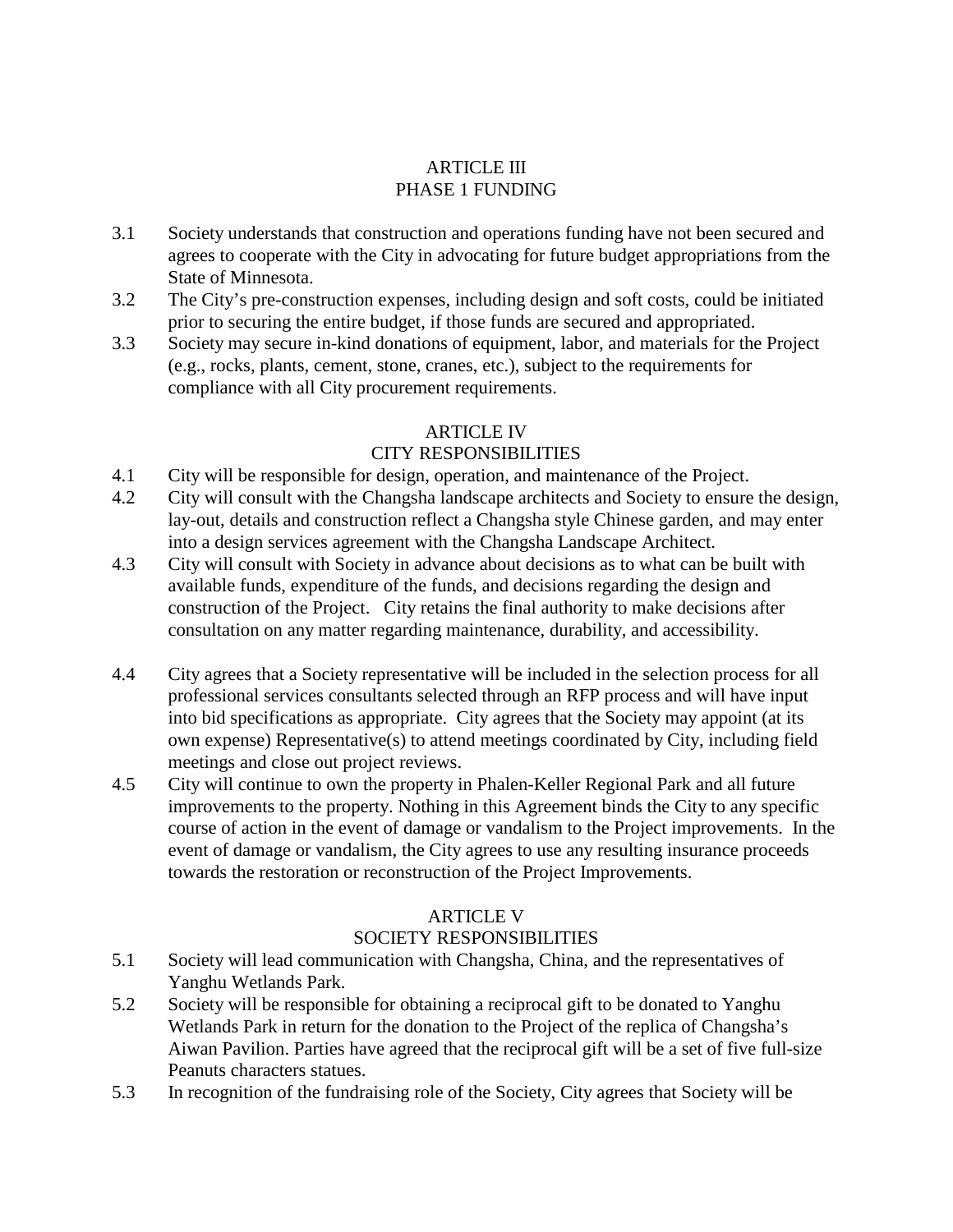permitted to schedule up to three events each year at the Friendship Garden with fees being waived for permits and services.

5.4 City agrees to cooperate with the Society to schedule and provide additional programming, and/or facilitate partnered programming. Parties agree that the programming will not be funded by the City.

## ARTICLE VI SUBSEQUENT PHASES OF PROJECT

6.1 Both parties express their good faith commitment to cooperate on subsequent phases to complete the Project, and to enter into further agreements specific to those phases consistent with their experience on Phase 1.

### ARTICLE VII **TERMINATION**

- 7.1 The occurrence of any of the following shall constitute a "Default" by the City under this Development Agreement and the City shall have thirty days following the receipt of written notice from Society of the exact nature of the default to cure, or will be in breach of this Development Agreement.
	- (a) Failure to establish a Project budget for Phase 1 once an estimated budget has been established and funds have been secured.
	- (b) Failure to begin preparations for construction of Phase 1 of the Project once a budget has been established by the city council and funds have been secured.
	- (c) Failure to complete construction in a commercially reasonable and timely manner, unless the failure is due to circumstances beyond the control of the City.
- 7.2 The occurrence of any of the following shall constitute a "Default" by Society under this Development Agreement and it shall have thirty days following the receipt of written notice from the City of the exact nature of the default to cure, or will be in breach of this Development Agreement.
	- (a) Failure to maintain non-profit status of the Society.
	- (b) Failure to raise the agreed upon funds needed for Phase 1 of the Project by August of 2020.
- 7.3 Parties acknowledge that damages are not an appropriate remedy for default by either party and that in the event of default on the part of the City that the Society is entitled to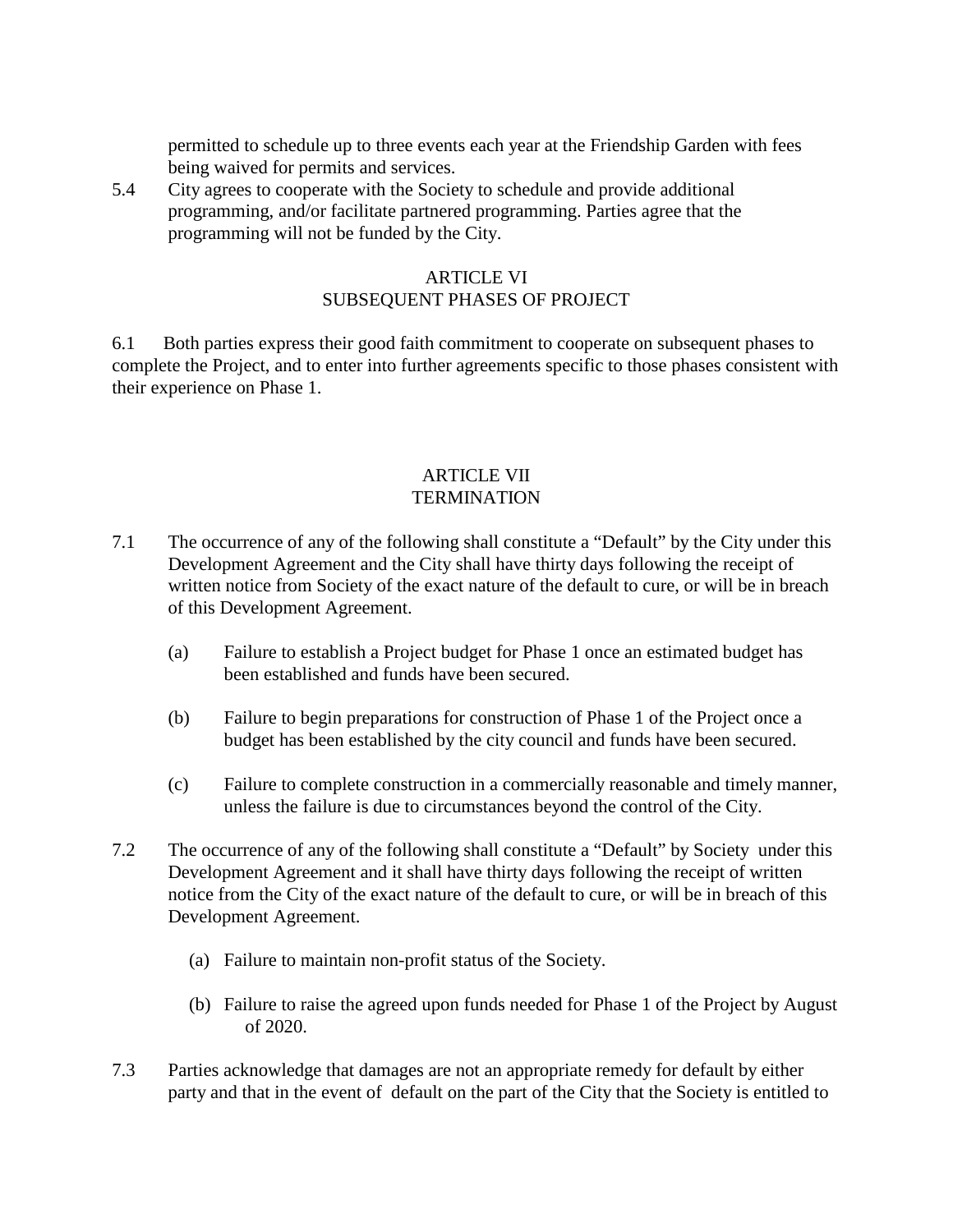bring an action for specific performance rather than terminate the agreement. In the event of default on the part of the Society the City may terminate this Agreement and shall have no further obligation to construct the Project.

7.4 Mediation. Parties may mutually agree to engage in mediation prior to beginning any action based upon default. Such mediation shall be non-binding, and shall be limited to three hours with a neutral third party selected by the parties. Each party shall be responsible for half the cost of the mediator and any of its own expenses.

### ARTICLE VIII **MISCELLANEOUS**

- 8.1 Conflicts of Interest. No member of the governing body of the Minnesota China Friendship Garden Society shall have any financial interest, direct or indirect, in this Agreement, or any contract, agreement or other transaction contemplated to occur or be undertaken to effect the purpose of this Agreement.
- 8.2 Notices and Demands. Any notice under this Agreement by either party to the other shall be sufficiently given when it is sent by registered or certified mail, postage prepaid, return receipt requested, and addressed to:

| MINNESOTA CHINA FRIENDSHIP            | CITY OF SAINT PAUL   |
|---------------------------------------|----------------------|
| <b>GARDEN SOCIETY</b>                 |                      |
| 1280 Belmont Drive                    | Parks and Recreation |
| St. Paul, MN 55125                    | 25 W. Fourth Street  |
| Attn: Linda Mealey-Lohmann, President | Saint Paul, MN 55102 |
|                                       | Attn: Mike Hahm      |

- 8.3 Law Governing. This Agreement shall be governed and construed in accordance with the laws of the State of Minnesota.
- 8.4 Independent Contractors. Nothing in this Agreement is intended to or shall be construed as creating a joint venture or partnership among or between the parties.

In Witness Whereof, parties have caused this Agreement to be duly executed on the date first written above.

City of Saint Paul Minnesota China Friendship Garden Society

Mayor President

\_\_\_\_\_\_\_\_\_\_\_\_\_\_\_\_\_\_\_\_\_\_\_\_\_ \_\_\_\_\_\_\_\_\_\_\_\_\_\_\_\_\_\_\_\_\_\_\_\_\_\_\_\_\_